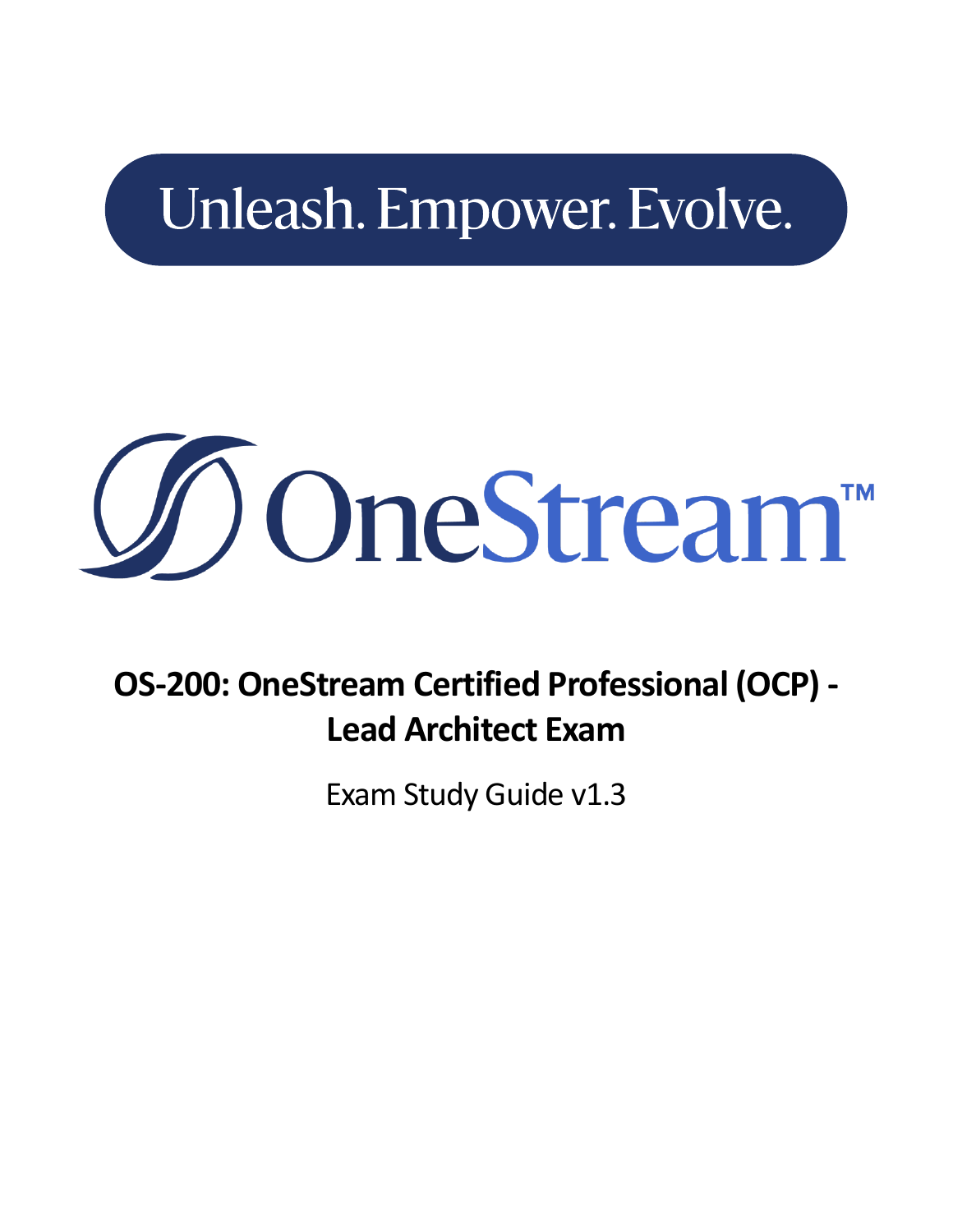

Copyright © 2021 OneStream Software LLC. All rights reserved.

Any warranty with respect to the software or its functionality will be expressly given in the Subscription License Agreement or Software License and Services Agreement between OneStream and the warrantee. This document does not itself constitute a representation or warranty with respect to the software or any related matter.

OneStream Software, OneStream XF, Extensible Dimensionality, and the OneStream logo are trademarks of OneStream Software LLC in the United States and other countries. Microsoft, Microsoft Azure, Microsoft Office, Windows, Windows Server, Excel, .NET Framework, Silverlight, Internet Explorer, Internet Information Server, Windows Communication Foundation and SQL Server are registered trademarks or trademarks of Microsoft Corporation in the United States and/or other countries. DevExpress is a registered trademark of Developer Express, Inc. Cisco is a registered trademark of Cisco Systems, Inc. Intel is a trademark of Intel Corporation. AMD64 is a trademark of Advanced Micro Devices, Inc. Other names may be trademarks of their respective owners.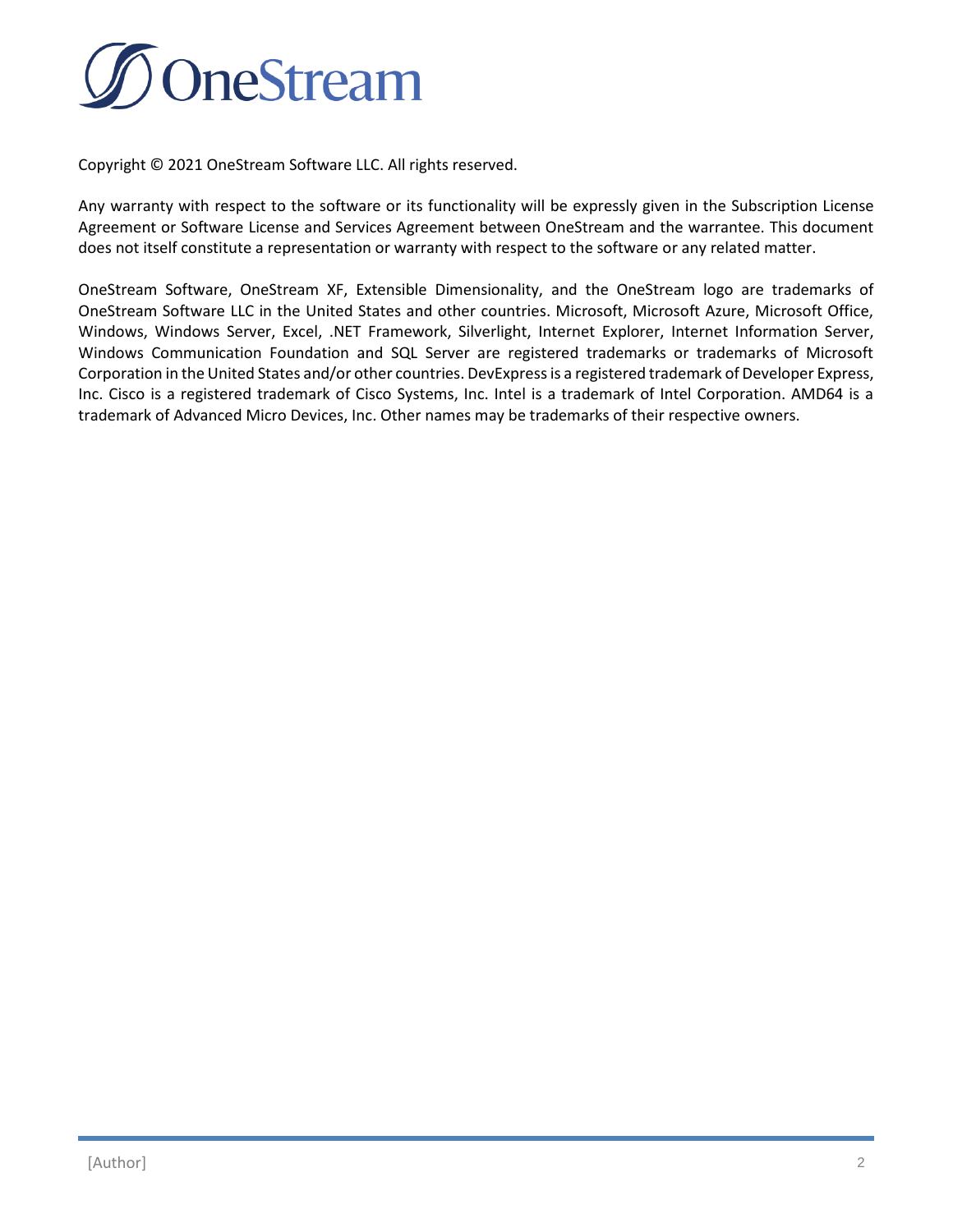

## **Exam Description**

Candidates can validate their technical knowledge and competency by becoming a OneStream Certified Professional (OCP) – Lead Architect based on their specific area of expertise on OneStream 6.x. To achieve this level of certification, candidates must pass this online, proctored exam that is based on a combination of OneStream training material, commonly referenced product documentation, and real-world scenarios. This hybrid exam is a combination of traditional multiple-choice items and hands-on, performance-based situations.

This exam targets IT professionals using OneStream in a Lead Architect role. This certification exam measures candidate knowledge and skill covering the following topics:

- Consolidation and Planning Concepts
- Data Integration and Mapping
- **Reporting**
- Dashboard
- Security
- Rules
- Metadata and Dimensionality

#### **Recommended Experience**

- 2-3 years of experience in the field
- 1+ years working with OneStream, with multiple projects being completed and live.
- Experience with VB.net
- Experience in areas of Accounting, Finance, and Information Technology

If candidates do NOT have prior experience with this product, it is recommended that they complete training. Although, training alone will not provide a candidate with the knowledge and skills required to pass the exam. If a candidate has experience with OneStream, they may find an online course equivalent to be sufficient. Be cautioned that attendance in a training course does NOT guarantee passage of a certification exam. A combination of training and successful, on-the-job experience are critical to providing candidates with the knowledge and skills needed to pass the exam.

## **What to Expect While Taking an Exam**

The exam will be online and remotely proctored through video.

With the freedom to take a remotely proctored exam, it is the candidate's responsibility to ensure they have the necessary hardware (e.g., computer, large enough monitor, built in webcam or external USB webcam, power cords) and stable internet connectivity. Note that if a candidate chooses to use an external monitor instead of a laptop monitor, the candidate is responsible for providing their own external webcam for use during exam remote proctoring.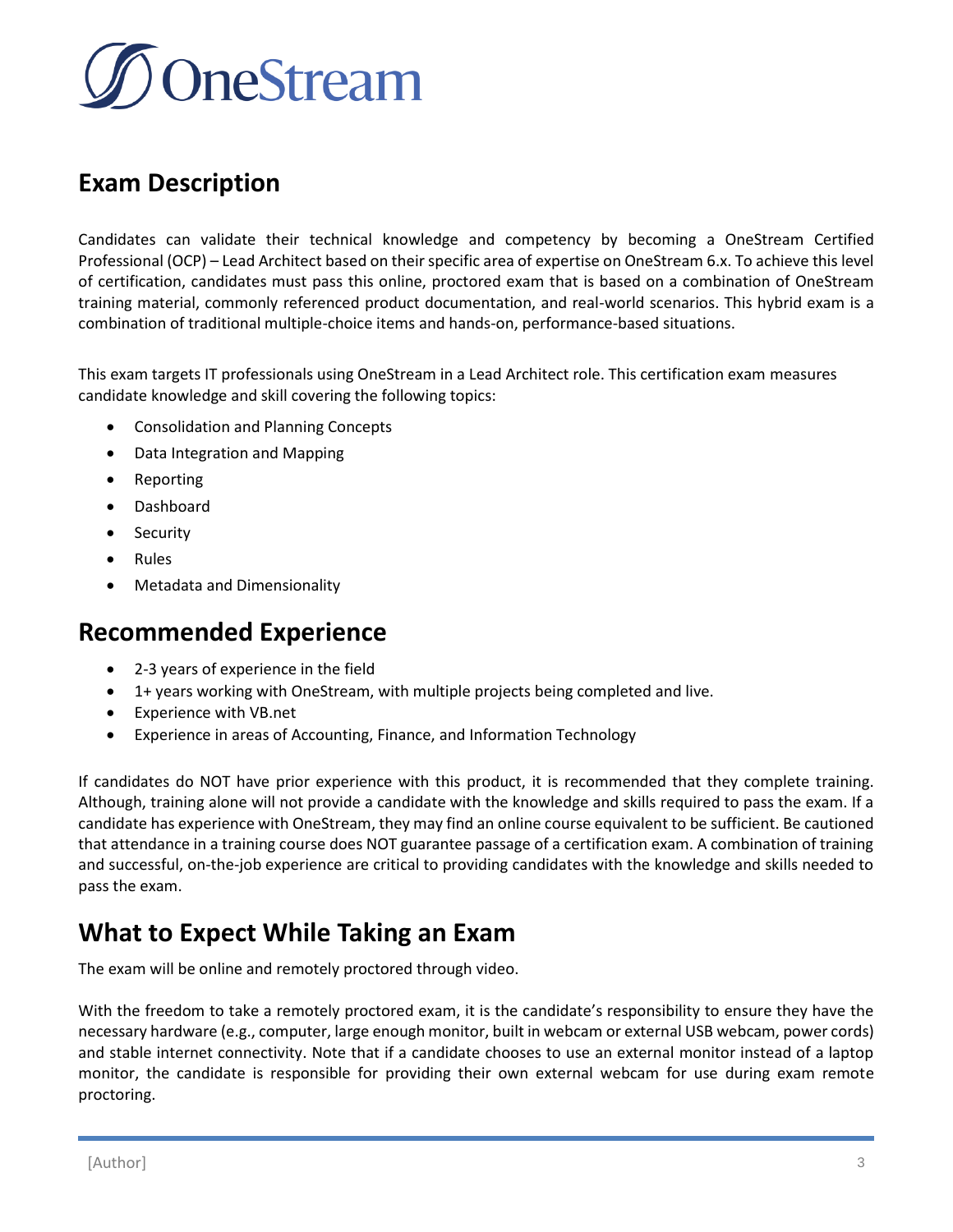# neStream

There are several systems that work together to deliver OneStream Software exams. It is essential for you to test requirements of each system prior to your scheduled reservation to avoid issues on test day.

Take these important steps to be sure that you will be able to take your test:

- ❑ Confirm that your system meets the **[Technical Requirements](https://f.hubspotusercontent30.net/hubfs/2020381/Website/Certification/ExamityTechnicalSuccess.pdf)** for taking this exam.
- ❑ Perform an **[Examity system requirements check](https://prod.examity.com/systemcheck/check.aspx)** for remote proctoring.
- ❑ Perform a **[TrueAbility system requirements check](https://app.trueability.com/compatibility)** for the virtual environment.
- ❑ Candidates should also download Chrome or Firefox. (TIP: Safari and Edge are unsupported.)
- ❑ Conduct a **[secure systems browser check](https://test.examity.com/ExamitySecureBrowser/SecureBrowser.aspx)** and **[download the Examity secure web browser](https://test.examity.com/ExamitySecureBrowser/SecureBrowser.aspx)**.
- $\Box$  Turn off your popup blocker (day of exam if you may forget on the day of the exam, turn it off now while you are performing checks.)
	- $\circ$  If test-takers have their pop-up blocker enabled, there could be a delay when launching the exam session. When candidates select Connect to Proctor, that button initiates the screen share application. If that does not launch properly or immediately, it can feel as though the proctor is not available, though they are in the screen share session.
- $\Box$  For best results, test on a non-work computer. There may be security configurations on your work computer that could affect exam performance.

To learn more about the candidate experience, candidates are encouraged to watch the video entitled **[What to](https://videos.onestreamsoftware.com/secret/68135353/eaac83747e5ebe58b7128658a3ba8dd8)  [Expect While Taking the Exam](https://videos.onestreamsoftware.com/secret/68135353/eaac83747e5ebe58b7128658a3ba8dd8)**.

## **Study References**

#### **OneStream Academy**

#### **Recommended Courses**

- **[Course: Application Build for Consultants](https://www.onestreamsoftware.com/services/training)**
- **[Course: Level 2 Financial Model Rules](https://www.onestreamsoftware.com/services/training)**
- **[Course: Level 2 Financial Planning](https://www.onestreamsoftware.com/services/training)**
- **[Course: Level 2 Reporting](https://www.onestreamsoftware.com/services/training)**
- **[OneStream Academy Recording: OneStream Certified Professional \(OCP\)](https://onestream.litmos.com/home/LearningPath/159693) – Lead Architect Exam Prep [Webinar](https://onestream.litmos.com/home/LearningPath/159693)**

To learn about current training opportunities, contact **[training@onestreamsoftware.com](mailto:training@onestreamsoftware.com)**

#### **Documentation**

- Book: OneStream XF Foundation: The Definitive Reference to Design, Configure and Support Your OneStream Platform
- OneStream Design and Reference Guide
- BI Blend Design and Reference Guide
- OneStream Implementation Bulletin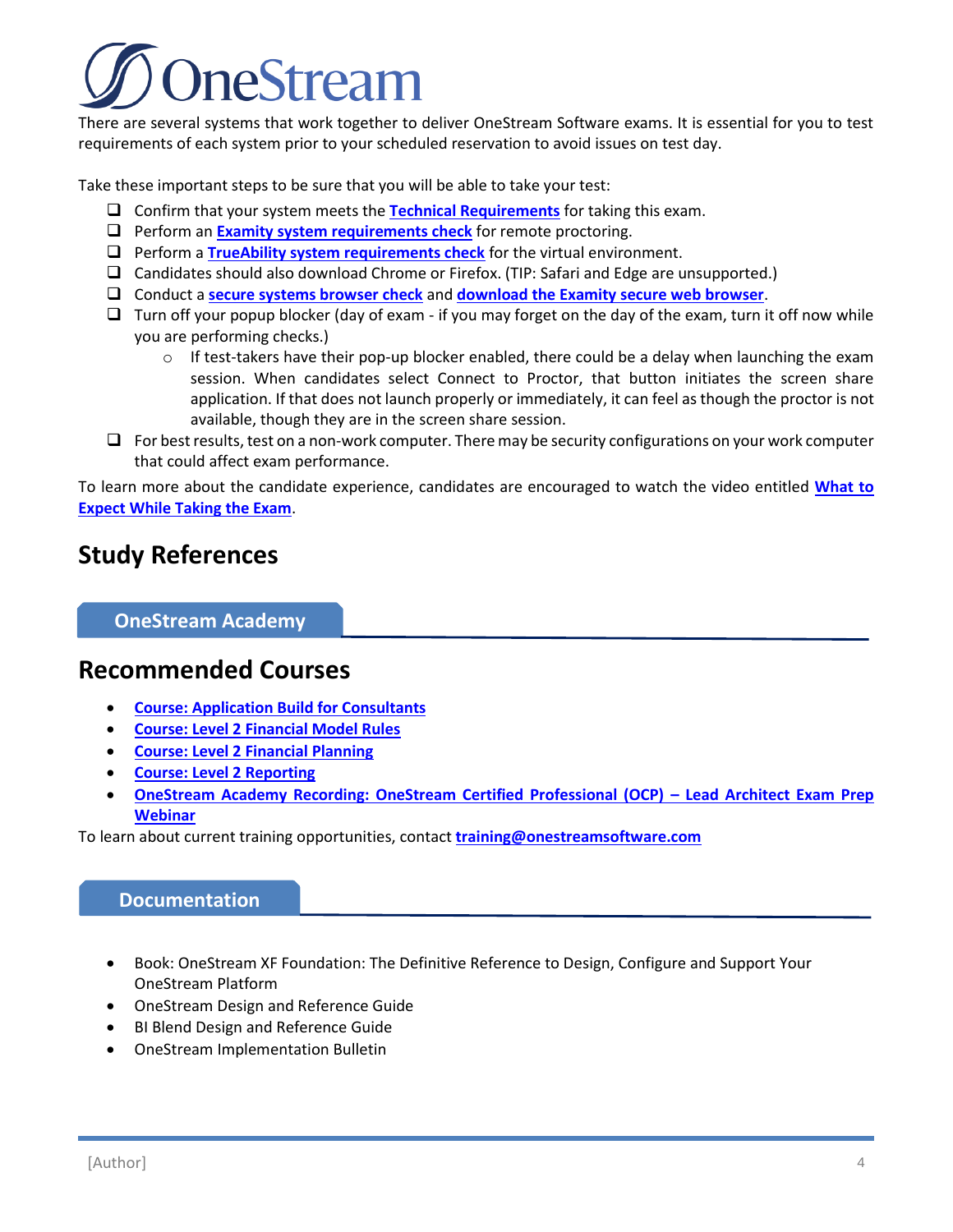

#### **OneStream Websites**

- **[OneStream Training Website](https://www.onestreamsoftware.com/services/training)**
- **[OneStream Certification](https://certification.onestreamsoftware.com/) Program Website**

## **Exam Objectives**

The following tables list the OneStream Lead Architect exam objectives and how these objectives align to the corresponding OneStream Academy course topics and any associated lab exercises and commonly referenced product documentation.

Candidates are encouraged to complete applicable exercises as part of their preparation for the exam.

#### **Exam Section 1: Cube** (Weighting: 26%)

| <b>Exam Objectives</b>                                                                                                                      | <b>Applicable Course Content</b>                                                                                                                                                                                                                                                                                                                                                                                   |  |
|---------------------------------------------------------------------------------------------------------------------------------------------|--------------------------------------------------------------------------------------------------------------------------------------------------------------------------------------------------------------------------------------------------------------------------------------------------------------------------------------------------------------------------------------------------------------------|--|
| 200.1.1: Given a use case, identify the<br>$\bullet$<br>number and types of cubes that a Lead<br>Architect should use in an optimal design. | <b>Course: Application Build for Consultants</b><br>$\bullet$<br>Section: Cubes (together with associated exercise)<br><b>Documentation:</b> Book: OneStream XF Foundation: The<br>Definitive Reference to Design, Configure and Support Your<br>OneStream Platform, Chapter "Design and Build"<br>Documentation: OneStream Design and Reference Guide,<br>$\bullet$<br>Chapter "Financial Model Guides"           |  |
| 200.1.2: Given a situation with a<br>constraint, identify the impact of that<br>constraint on an account.                                   | <b>Course: Application Build for Consultants</b><br>Sections: Flows and Accounts (together with<br>associated exercises)<br>Documentation: OneStream Design and Reference Guide,<br>Chapter "Cube"                                                                                                                                                                                                                 |  |
| 200.1.3: Given a data model example,<br>$\bullet$<br>identify how to define and reduce data unit<br>size.                                   | <b>Course: Application Build for Consultants</b><br><b>Section: Member Formulas</b><br><b>Documentation:</b> Book: OneStream XF Foundation: The<br>$\bullet$<br>Definitive Reference to Design, Configure and Support Your<br>OneStream Platform, Chapter "Rules and Calculations"<br>Documentation: OneStream Design and Reference Guide,<br>$\bullet$<br>Chapters "Financial Model Guides" and "Workflow Guides" |  |
| 200.1.5: Identify the function of each<br>$\bullet$<br>member of the Consolidation Dimension.                                               | <b>Course: Application Build for Consultants</b><br><b>Section: Translation and Consolidation</b><br>Documentation: OneStream Design and Reference Guide,<br>$\bullet$<br>Chapter "Financial Model Guides"                                                                                                                                                                                                         |  |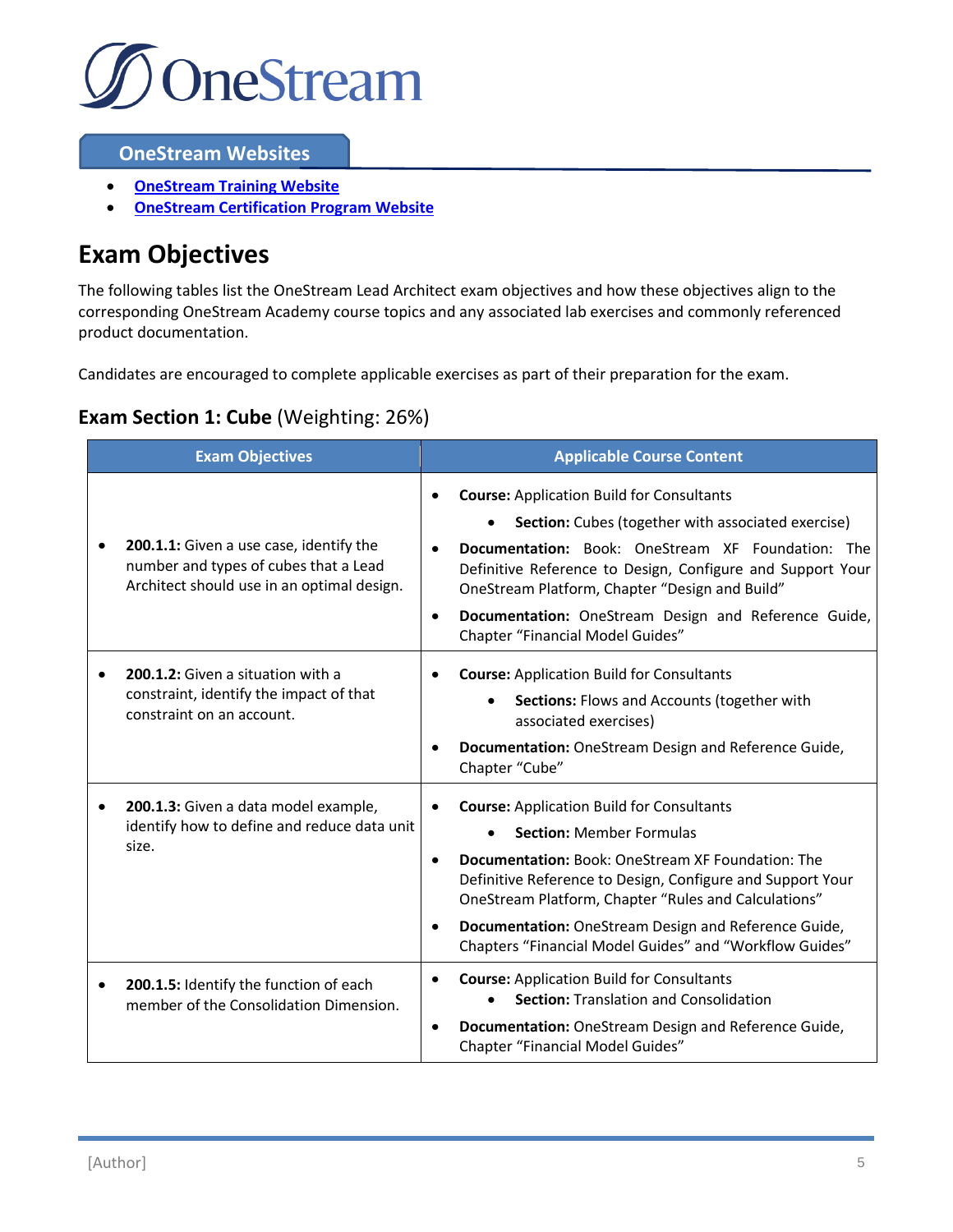

| <b>Exam Objectives</b>                                                                                                                                       | <b>Applicable Course Content</b>                                                                                                                                                                                                                                                                                                                                                       |
|--------------------------------------------------------------------------------------------------------------------------------------------------------------|----------------------------------------------------------------------------------------------------------------------------------------------------------------------------------------------------------------------------------------------------------------------------------------------------------------------------------------------------------------------------------------|
| 200.1.6: Identify the characteristics of<br>aggregation and consolidation.                                                                                   | Documentation: OneStream Design and Reference Guide,<br>$\bullet$<br>Chapter "Financial Model Guides"                                                                                                                                                                                                                                                                                  |
| 200.1.7: Given a Financial Model design<br>situation, identify how a Lead Architect<br>should configure Cube Integrations or Cube<br>Dimensions.             | <b>Course: Application Build for Consultants</b><br>Sections: Extensible Dimensionality Build (together<br>with associated exercises), Cubes (together with<br>associated exercises)<br>Documentation: OneStream Design and Reference Guide,<br>Chapter "Cube", "Data Collection Guides"                                                                                               |
| 200.1.8: Given a metadata situation, design<br>the extensible metadata. (performance<br>test)                                                                | <b>Course: Application Build for Consultants</b><br>Sections: Extensible Dimensionality (together with<br>exercises in the following sections: Entities,<br>Accounts, UDs)<br>Documentation: Documentation: Book: OneStream XF<br>Foundation: The Definitive Reference to Design, Configure<br>and Support Your OneStream Platform, Chapter "Design and                                |
| 200.1.9: Add members and set properties<br>$\bullet$<br>for a stated outcome. (performance test)                                                             | Build"<br><b>Course: Application Build for Consultants</b><br>Sections: Scenarios, Entities, Flows and Accounts<br>(with all associated exercises)<br>Documentation: OneStream Design and Reference Guide,<br>Chapter "Cube"                                                                                                                                                           |
| 200.1.10: Given a Financial Model design,<br>$\bullet$<br>build the Cube(s). (performance test)                                                              | <b>Course: Application Build for Consultants</b><br>Section: Cubes (together with associated exercise)<br>Documentation: OneStream Design and Reference Guide,<br>Chapters "Financial Model Guides", "Cube"                                                                                                                                                                            |
| 200.1.11: Given a situation, set up weekly<br>time Application. (performance test)                                                                           | <b>Course: Application Build for Consultants</b><br><b>Section: Time and View Dimensions</b><br>Documentation: OneStream Design and Reference Guide,<br>$\bullet$<br>Chapters "System Business Rules", "Cube"                                                                                                                                                                          |
| 200.1.12: Given a situation, determine the<br>$\bullet$<br>correct properties for the calculation<br>settings for the cube properties.<br>(performance test) | <b>Course: Application Build for Consultants</b><br>٠<br>Section: Cubes (together with associated exercise)<br>Documentation: OneStream Design and Reference Guide,<br>Chapter "Cube"<br>Documentation: Documentation: Book: OneStream XF<br>$\bullet$<br>Foundation: The Definitive Reference to Design, Configure<br>and Support Your OneStream Platform, Chapter<br>"Consolidation" |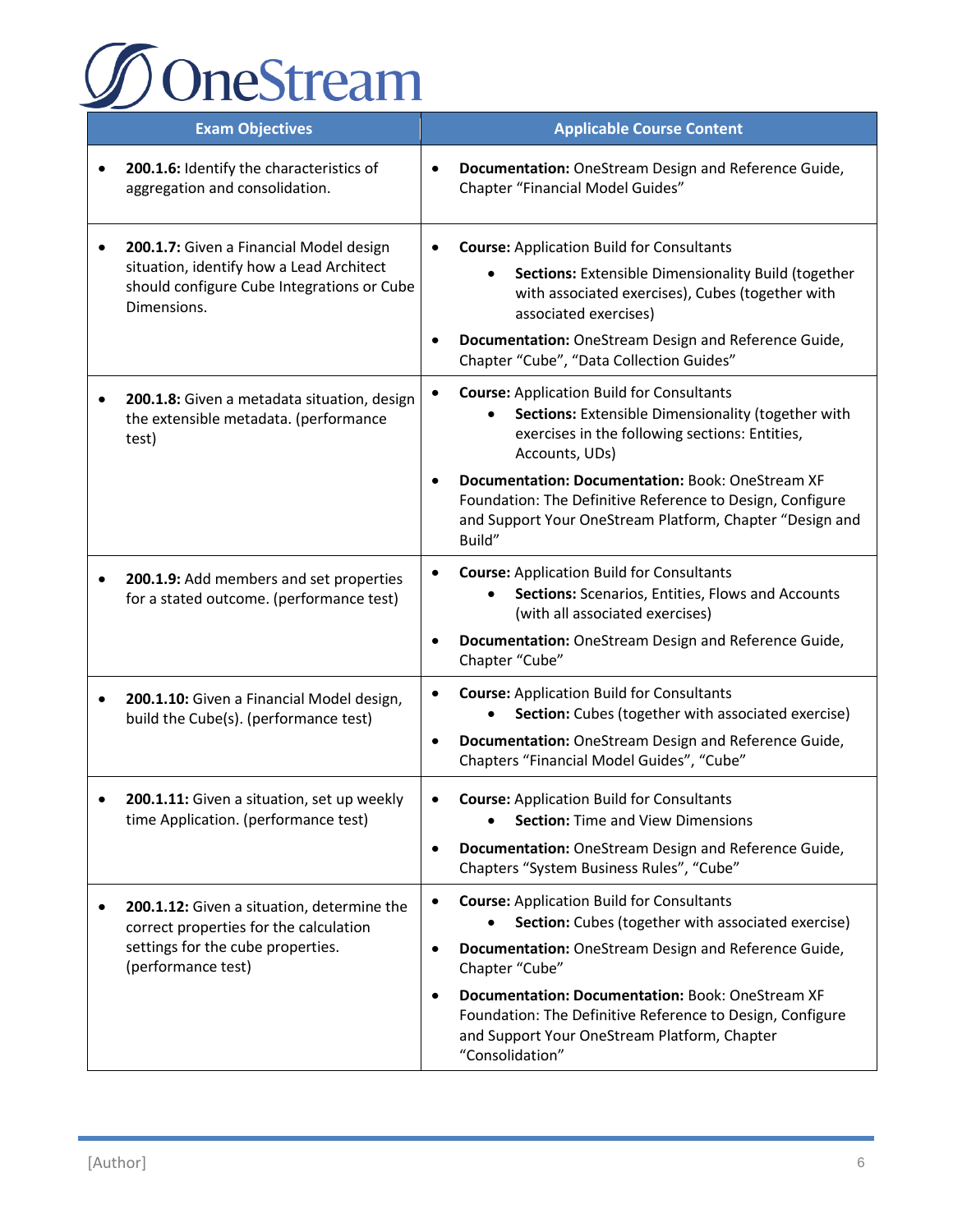

| <b>Exam Objectives</b>                                                                                                                    | <b>Applicable Course Content</b>                                                                                                    |
|-------------------------------------------------------------------------------------------------------------------------------------------|-------------------------------------------------------------------------------------------------------------------------------------|
| 200.1.14: Given a Dimension hierarchy<br>based on a Financial Model design, identify<br>how to troubleshoot issues. (performance<br>test) | <b>Course: Application Build for Consultants</b><br><b>Section: Flow Dimension Considerations</b><br>Requires Real World Experience |

#### **Exam Section 2: Workflow** (Weighting: 18%)

| <b>Exam Objectives</b>                                                                                      | <b>Applicable Course Content</b>                                                                                                                                                         |
|-------------------------------------------------------------------------------------------------------------|------------------------------------------------------------------------------------------------------------------------------------------------------------------------------------------|
| 200.2.1: Given a set of requirements,                                                                       | <b>Course: Application Build for Consultants</b><br>Sections: Workflow Structure, Workflow Design<br>(with all associated exercise)<br>Documentation: Book: OneStream XF Foundation: The |
| identify the most appropriate workflow<br>design, including the journal process.                            | Definitive Reference to Design, Configure and Support Your<br>OneStream Platform, Chapters "Methodology and the<br>Project", "Rules and Calculations", "Analytic Blend"                  |
|                                                                                                             | Requires Real World Experience<br>$\bullet$                                                                                                                                              |
|                                                                                                             | <b>Course: Application Build for Consultants</b><br>$\bullet$<br><b>Sections:</b> Security (together with associated exercise)                                                           |
| 200.2.3: Given a situation, identify<br>workflow security for data loading and<br>journals.                 | <b>Documentation:</b> Book: OneStream XF Foundation: The<br>Definitive Reference to Design, Configure and Support Your<br>OneStream Platform, Chapters "Data Integration", "Security"    |
|                                                                                                             | Documentation:-OneStream Design and Reference Guide,<br>Chapter "Foundation", Data Collection Guides", Workflow<br>Guides"                                                               |
| 200.2.4: Given a situation including loading<br>data to a given workflow unit, identify<br>what is cleared. | Documentation: OneStream Design and Reference Guide,<br>$\bullet$<br>Chapter "Workflow Guides"                                                                                           |
|                                                                                                             | Documentation: OneStream BI Blend Design and Reference<br>Guide, Chapters "BI Blend Overview", "Use Cases for BI<br>Blend"                                                               |
| 200.2.5: Identify the primary purpose of BI<br>blend.                                                       | Documentation: Book: OneStream XF Foundation: The<br>$\bullet$<br>Definitive Reference to Design, Configure and Support Your<br>OneStream Platform, Chapter "Analytic Blend"             |
|                                                                                                             | Documentation: OneStream Design and Reference Guide,<br>Chapter, "Data Collection"                                                                                                       |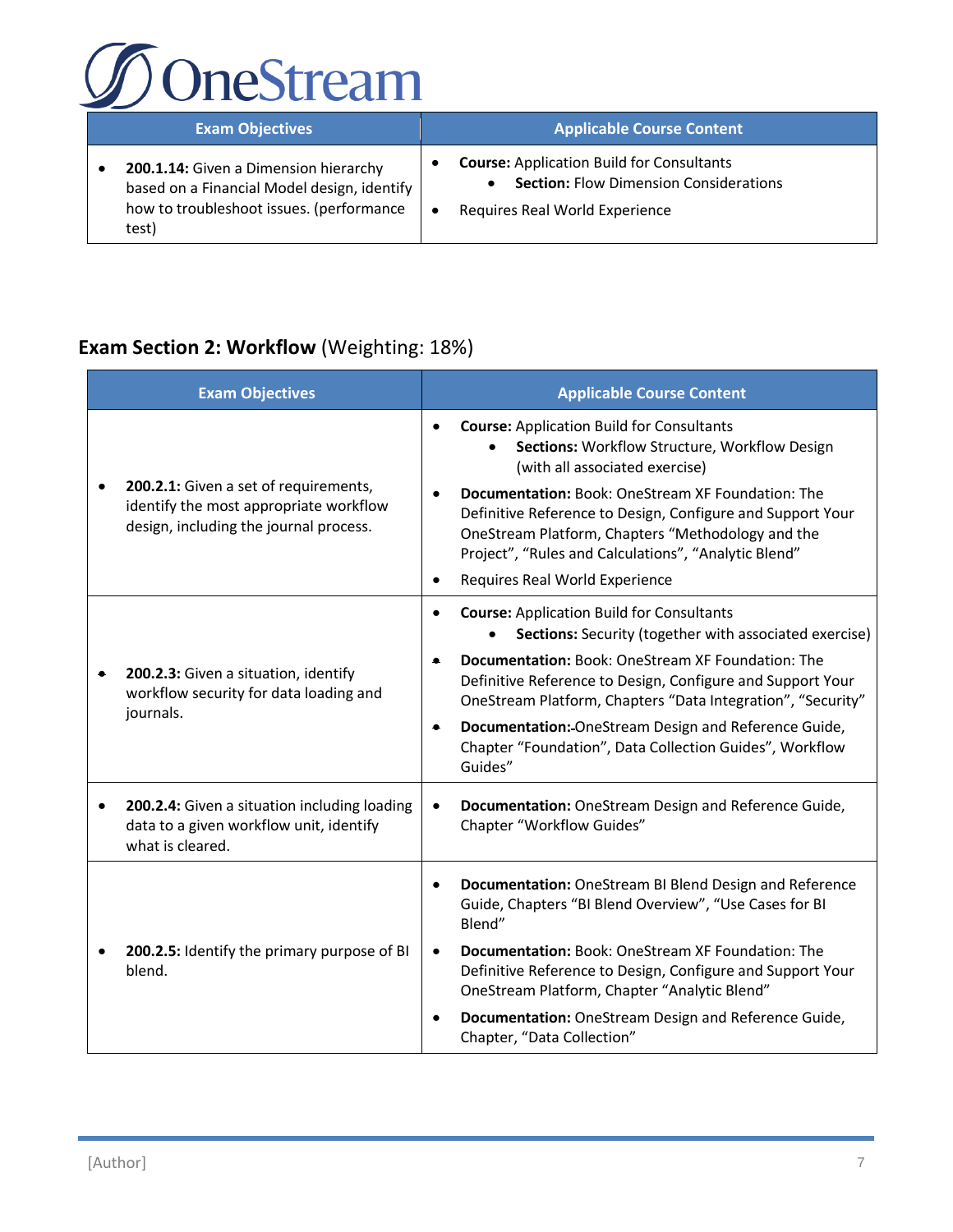

| <b>Exam Objectives</b> |                                                                                                                                                                                | <b>Applicable Course Content</b> |                                                                                                                                                                                                                                                                                                                                                                                                                                  |
|------------------------|--------------------------------------------------------------------------------------------------------------------------------------------------------------------------------|----------------------------------|----------------------------------------------------------------------------------------------------------------------------------------------------------------------------------------------------------------------------------------------------------------------------------------------------------------------------------------------------------------------------------------------------------------------------------|
|                        | 200.2.7: Create confirmation rules to meet<br>requirements for the situation (action<br>types, business rule capabilities, and when<br>needed, thresholds). (performance test) |                                  | <b>Course:</b> Application Build for Consultants<br>Section: Confirmation Rules (together with<br>associated exercise)<br>Documentation: OneStream Design and Reference Guide,<br>Chapter "Workflow"                                                                                                                                                                                                                             |
|                        | <b>200.2.8:</b> Given a situation, build the<br>workflow (task is organizational hierarchy).<br>(performance test)                                                             |                                  | <b>Course:</b> Application Build for Consultants<br><b>Section:</b> Workflow Structure, Workflow Design<br>٠<br>(together with associated exercises)<br><b>Documentation:</b> Book: OneStream XF Foundation: The<br>Definitive Reference to Design, Configure and Support Your<br>OneStream Platform, Chapter "Workflow"<br><b>Documentation:</b> OneStream Design and Reference Guide,<br>Chapter "Workflow Guides", "Workflow" |

## **Exam Section 3: Data Collection** (Weighting: 17%)

| <b>Exam Objectives</b>                                                                                                       | <b>Applicable Course Content</b>                                                                                                                                                                                                                               |
|------------------------------------------------------------------------------------------------------------------------------|----------------------------------------------------------------------------------------------------------------------------------------------------------------------------------------------------------------------------------------------------------------|
| <b>200.3.1:</b> Given source data requirements,<br>identify how a Lead Architect should<br>configure the matrix data source. | <b>Course:</b> Application Build for Consultants<br>٠<br>Section: Matrix Data Inputs (together with<br>associated exercise)<br>Documentation: OneStream Design and Reference Guide,<br>$\bullet$<br>Chapter "Data Collection Guides"                           |
| 200.3.3: Identify the function of the<br>Connector Data Source.                                                              | Documentation: OneStream Design and Reference Guide,<br>$\bullet$<br>Chapter "Data Collection Guides"                                                                                                                                                          |
| 200.3.5: Given a Parser Business Rule<br>situation, identify which function returns<br>the value.                            | Documentation: OneStream Design and Reference Guide,<br>$\bullet$<br><b>Chapter "Application Tools"</b>                                                                                                                                                        |
| 200.3.6: Given an Excel template for data<br>load, identify functions, prefixes, and<br>source IDs.                          | <b>Course: Application Build for Consultants</b><br>$\bullet$<br><b>Section: Data Sources (Excel Import Templates)</b><br>(together with associated exercise)<br>Documentation: OneStream Design and Reference Guide,<br>٠<br>Chapter "Data Collection Guides" |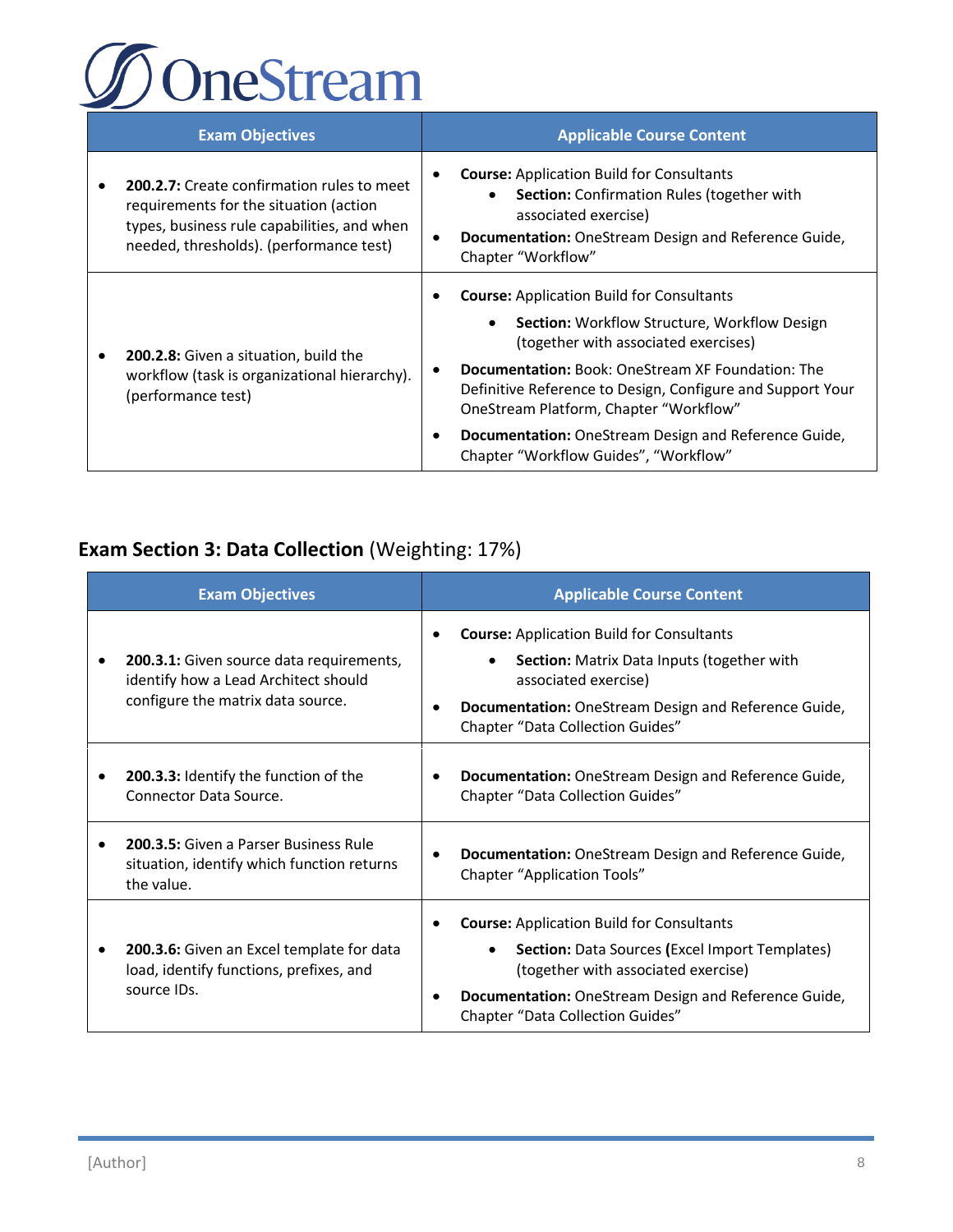

|   | <b>Exam Objectives</b>                                                                                                                                    | <b>Applicable Course Content</b>                                                                                                                                                                                                                                                                                                                                                           |  |
|---|-----------------------------------------------------------------------------------------------------------------------------------------------------------|--------------------------------------------------------------------------------------------------------------------------------------------------------------------------------------------------------------------------------------------------------------------------------------------------------------------------------------------------------------------------------------------|--|
| ٠ | 200.3.9: Given a situation, identify<br>Transformation Rule types, names, and<br>examples that perform most efficiently.                                  | <b>Course: Application Build for Consultants</b><br>$\bullet$<br>Sections: Transformation Rules, Supplemental<br>Materials - Workflow Performance Considerations<br><b>Documentation: Book: OneStream XF Foundation: The</b><br>$\bullet$<br>Definitive Reference to Design, Configure and Support Your<br>OneStream Platform, Chapters "Data Integration",<br>"Performance Tuning I"      |  |
|   |                                                                                                                                                           | Documentation: OneStream Design and Reference Guide,<br>$\bullet$<br>Chapter "Data Collection"                                                                                                                                                                                                                                                                                             |  |
|   | 200.3.10: Identify the order of operations<br>of the Transformation Rules.                                                                                | <b>Course: Application Build for Consultants</b><br><b>Sections: Transformation Rules, Supplemental</b><br>Materials - Workflow Performance Considerations                                                                                                                                                                                                                                 |  |
|   |                                                                                                                                                           | (together with associated exercises)<br><b>Documentation:</b> Book: OneStream XF Foundation: The<br>$\bullet$<br>Definitive Reference to Design, Configure and Support Your                                                                                                                                                                                                                |  |
|   |                                                                                                                                                           | OneStream Platform, Chapters "Data Integration",<br>"Performance Tuning"<br>Documentation: OneStream Design and Reference Guide,<br>$\bullet$<br>Chapter "Data Collection"                                                                                                                                                                                                                 |  |
|   |                                                                                                                                                           |                                                                                                                                                                                                                                                                                                                                                                                            |  |
| ٠ | 200.3.11: Identify use cases when<br>derivative rules can be used.                                                                                        | <b>Course: Application Build for Consultants</b><br>٠<br><b>Section: Transformation Rules</b><br>Documentation: OneStream Design and Reference Guide,<br>$\bullet$<br>Chapter "Foundation Guides", "Data Collection",<br>"Application Tools"                                                                                                                                               |  |
|   |                                                                                                                                                           | Academy Video: "How to Create a Trial Balance Check"<br>$\bullet$                                                                                                                                                                                                                                                                                                                          |  |
|   | 200.3.12: Given a sample outline<br>(dimensional structure) with a member<br>filter, identify the members that are<br>expected to be seen in the results. | <b>Course: Application Build for Consultants</b><br>$\bullet$<br>Section: Member Filters (together with associated<br>exercise)<br><b>Course: Level 2 Reporting</b><br>Sections: Time Specific Functions, View Dimension,<br>Time Functions, Where Clause (together with<br>associated exercises)<br>Documentation: OneStream Design and Reference Guide,<br>$\bullet$<br>Chapter, "Cubes" |  |
| ٠ | 200.3.13: Identify the steps to build a form<br>template and when a Lead Architect should<br>use it.                                                      | <b>Course: Application Build for Consultants</b><br>Section: Data Entry Forms (together with associated<br>exercise)<br>Documentation: OneStream Design and Reference Guide,<br>$\bullet$<br>Chapters "Data Collection", "Presentation"                                                                                                                                                    |  |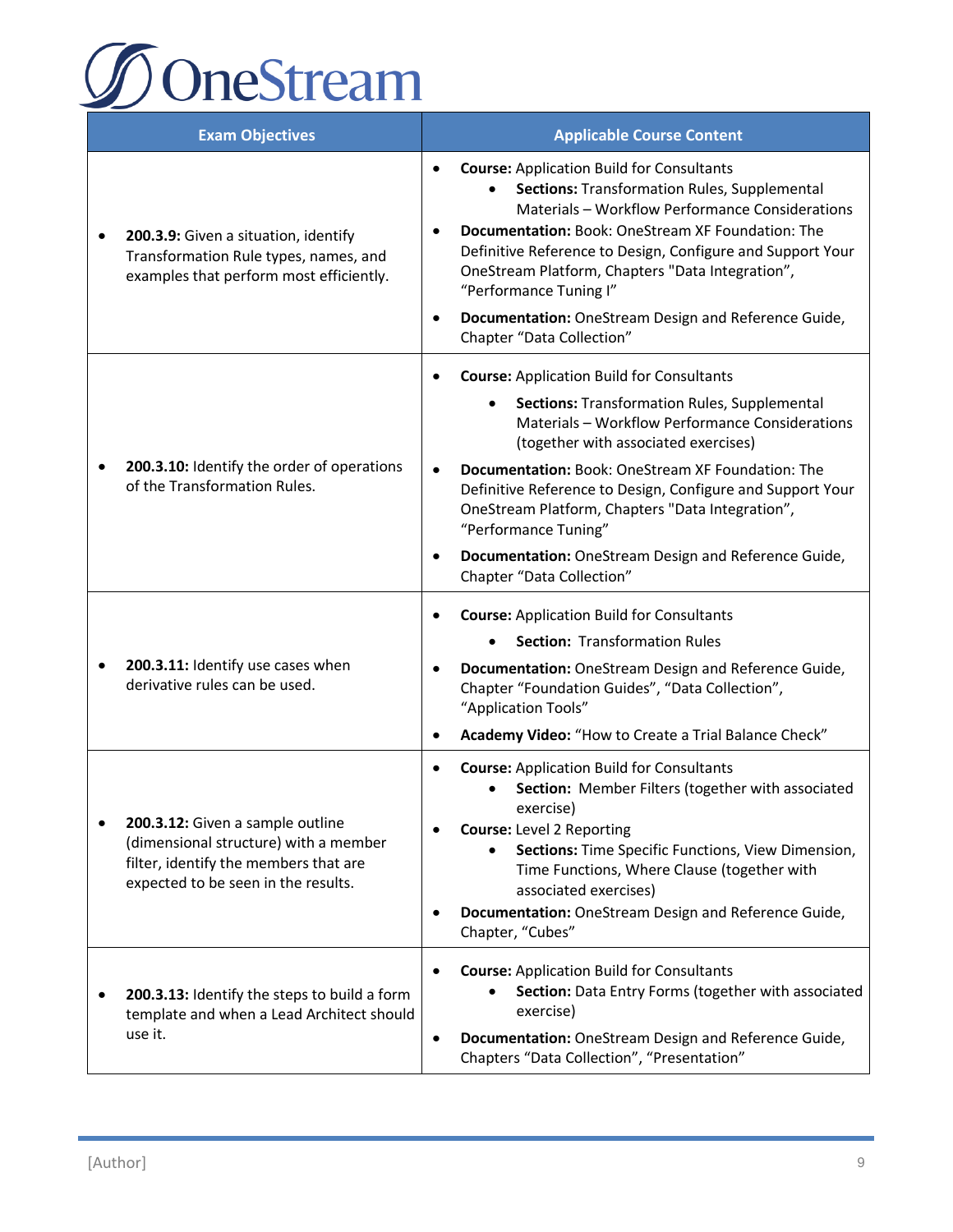

| <b>Exam Objectives</b>                                                   | <b>Applicable Course Content</b>                                                                                                                                                                                                                           |  |
|--------------------------------------------------------------------------|------------------------------------------------------------------------------------------------------------------------------------------------------------------------------------------------------------------------------------------------------------|--|
| 200.3.14: Create a Data Source for the<br>given file. (performance test) | <b>Course: Application Build for Consultants</b><br>٠<br>Section: Data Sources (Quebec), Data Sources<br>$\bullet$<br>(Houston) (together with associated exercises)<br>Documentation: OneStream Design and Reference Guide,<br>Chapters "Data Collection" |  |

#### **Exam Section 4: Presentation** (Weighting: 16%)

| <b>Exam Objectives</b>                                                                                                     | <b>Applicable Course Content</b>                                                                                                                                                                                                                                                                                                                                                                                      |  |
|----------------------------------------------------------------------------------------------------------------------------|-----------------------------------------------------------------------------------------------------------------------------------------------------------------------------------------------------------------------------------------------------------------------------------------------------------------------------------------------------------------------------------------------------------------------|--|
| 200.4.1: Identify repercussions of<br>changing a point of view and the data<br>that is seen and not seen.                  | Documentation: OneStream Design and Reference Guide,<br>$\bullet$<br>Chapter "Data Collection Guides", "Presentation Guides", Key<br>Functions".<br>Real World Experience: Understanding that using "WF"<br>$\bullet$<br>Substitution Variable over forcing a user to change their POV<br>every time they change WF periods.                                                                                          |  |
| 200.4.2: Given a situation, identify the<br>property in the cube view, that when<br>enabled, does data sparse suppression. | Documentation: OneStream Design and Reference Guide,<br>$\bullet$<br><b>Chapter "Presentation Guides"</b>                                                                                                                                                                                                                                                                                                             |  |
| 200.4.3: Identify the correct order of<br>operations to override a cube view<br>format.                                    | <b>Course: Application Build for Consultants</b><br>Section: Cube View Formatting (together with<br>associated exercise)<br>Documentation: OneStream Design and Reference Guide,<br><b>Chapter "Presentation Guides"</b><br><b>Documentation:</b> Book: OneStream XF Foundation: The<br>$\bullet$<br>Definitive Reference to Design, Configure and Support Your<br>OneStream Platform, Chapter "Reporting"            |  |
| 200.4.4: Identify what can and cannot be<br>suppressed on a cube view.                                                     | <b>Course: Application Build for Consultants</b><br>٠<br>Sections: Cube View Formatting (together with<br>associated exercise)<br>Documentation: OneStream Design and Reference Guide,<br>٠<br><b>Chapter "Presentation Guides"</b><br><b>Documentation: Book: OneStream XF Foundation: The</b><br>$\bullet$<br>Definitive Reference to Design, Configure and Support Your<br>OneStream Platform, Chapter "Reporting" |  |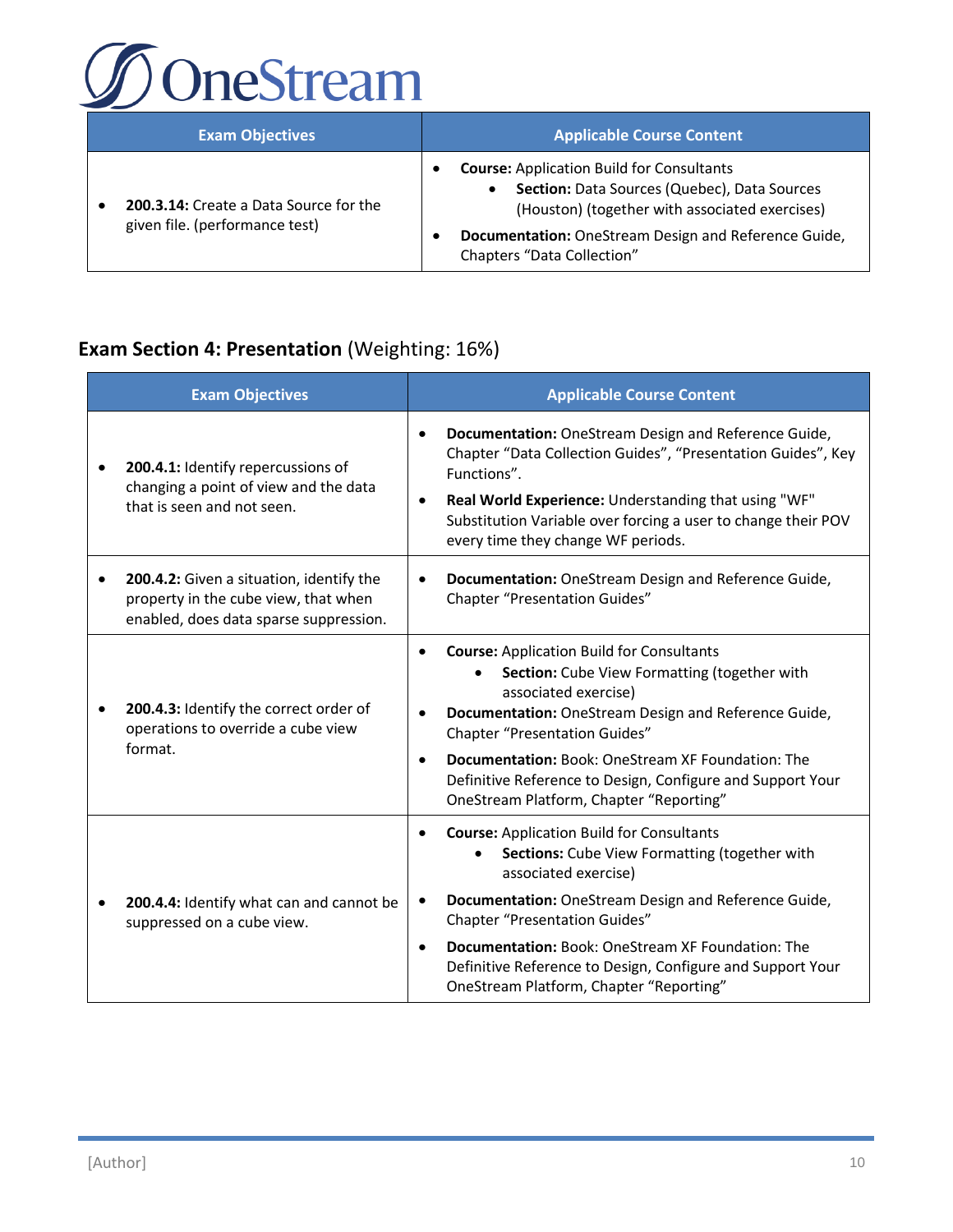

| <b>Exam Objectives</b>                              | <b>Applicable Course Content</b>                                                                                                                                                                                              |  |
|-----------------------------------------------------|-------------------------------------------------------------------------------------------------------------------------------------------------------------------------------------------------------------------------------|--|
|                                                     | <b>Course: Application Build for Consultants</b>                                                                                                                                                                              |  |
|                                                     | Section: Cube Views (together with associated<br>exercises)                                                                                                                                                                   |  |
| 200.4.10: Create a cube view.<br>(performance test) | Documentation: OneStream Design and Reference Guide,<br>Chapters "Foundation Guides", "Presentation Guides"                                                                                                                   |  |
|                                                     | <b>Documentation:</b> Book: OneStream XF Foundation: The<br>$\bullet$<br>Definitive Reference to Design, Configure and Support Your                                                                                           |  |
|                                                     | OneStream Platform, Chapter "Reporting"                                                                                                                                                                                       |  |
| 200.4.11: Create a member filter.                   | <b>Course: Application Build for Consultants</b><br>Section: Member Filters (together with associated<br>$\bullet$<br>exercises)<br><b>Course: Level 2 Financial Model Rules</b><br><b>Section: Rule Writing Helpers</b><br>٠ |  |
| (performance test)                                  | Documentation: OneStream Design and Reference Guide,<br><b>Chapter "Presentation Guides"</b>                                                                                                                                  |  |
|                                                     | <b>Documentation:</b> Book: OneStream XF Foundation: The<br>Definitive Reference to Design, Configure and Support Your<br>OneStream Platform, Chapter "Reporting"                                                             |  |

## **Exam Section 5: Tools** (Weighting: 16%)

| <b>Exam Objectives</b>                                                                                                  | <b>Applicable Course Content</b>                                                                                                                                                                                                                                                                                                                                                                                        |  |
|-------------------------------------------------------------------------------------------------------------------------|-------------------------------------------------------------------------------------------------------------------------------------------------------------------------------------------------------------------------------------------------------------------------------------------------------------------------------------------------------------------------------------------------------------------------|--|
| <b>200.5.1:</b> Identify the characteristics and<br>appropriate usage of dynamic<br>calculations.                       | <b>Course:</b> Level 2 Financial Model Rules<br><b>Sections:</b> Dynamic Calc, Relational Blending<br><b>Course: Application Build for Consultants</b><br><b>Section: Dynamic Calculations</b><br>Documentation: OneStream Design and Reference Guide,<br>Chapter "Financial Model Guides"                                                                                                                              |  |
| 200.5.2: Given a situation with a<br>formula, identify the drill down<br>formula.                                       | <b>Course:</b> Level 2 Financial Model Rules<br>$\bullet$<br><b>Section:</b> Introduction to Member Formulas<br>Documentation: OneStream Design and Reference Guide,<br>٠<br><b>Chapter "Financial Model Guides"</b>                                                                                                                                                                                                    |  |
| 200.5.3: Given a situation and the Data<br>Unit Calculation Sequence (DUCS),<br>identify the correct calculation order. | <b>Course: Application Build for Consultants</b><br><b>Section: Stored Calculations, Calculation Sequences</b><br>Documentation: OneStream Design and Reference Guide,<br>$\bullet$<br>Chapter: "Financial Model Guides"<br><b>Documentation: Book: OneStream XF Foundation: The</b><br>$\bullet$<br>Definitive Reference to Design, Configure and Support Your<br>OneStream Platform, Chapter "Rules and Calculations" |  |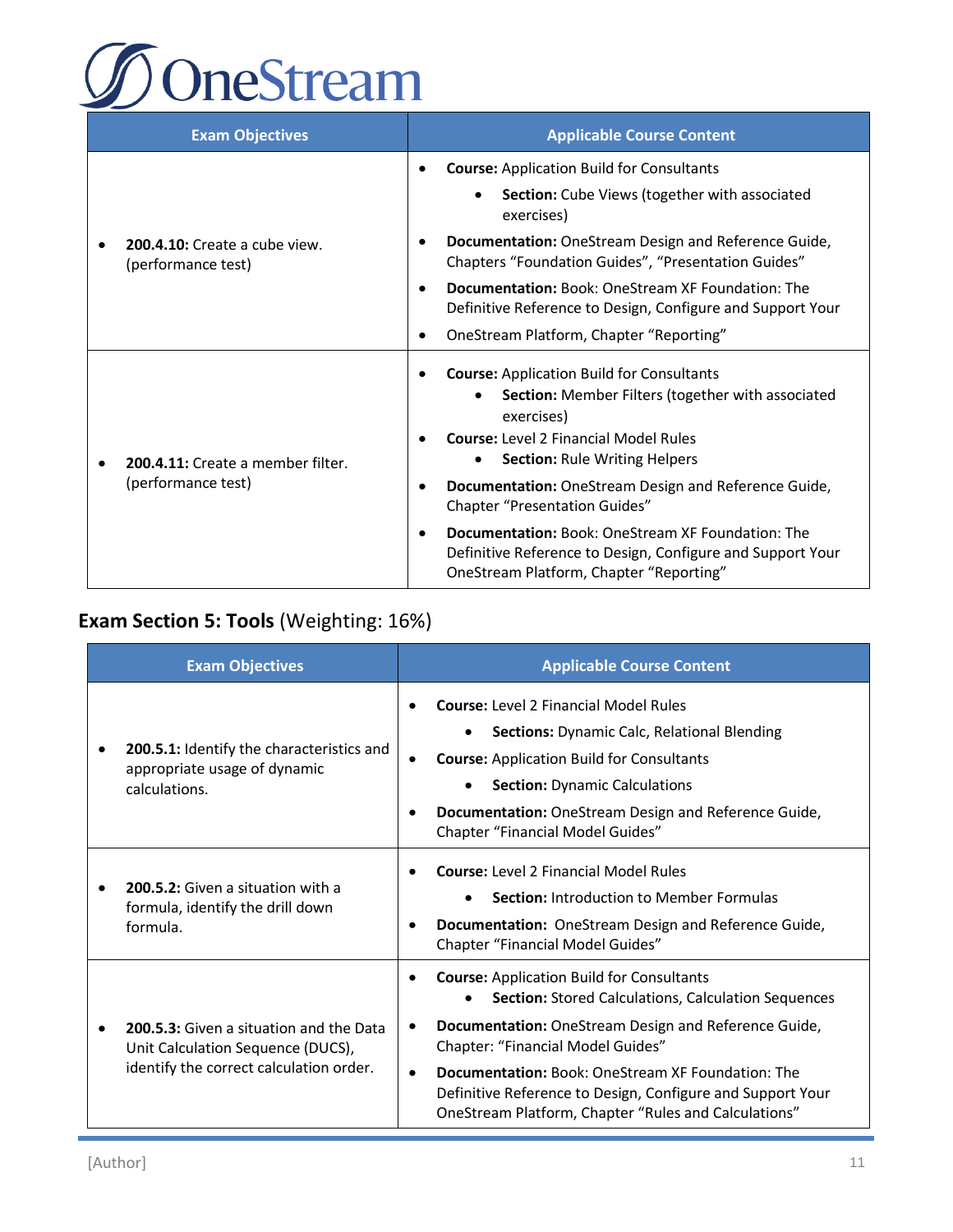

| <b>Exam Objectives</b> |                                                                                                                 | <b>Applicable Course Content</b> |                                                                                                                                                                                                                                                                                                                                                                       |
|------------------------|-----------------------------------------------------------------------------------------------------------------|----------------------------------|-----------------------------------------------------------------------------------------------------------------------------------------------------------------------------------------------------------------------------------------------------------------------------------------------------------------------------------------------------------------------|
|                        | 200.5.4: Identify examples of rules that<br>cause and do not cause data explosion.                              | ٠                                | <b>Course:</b> Level 2 Financial Model Rules<br>Section: Data Explosion, Overload Functions, Avoid<br>$\bullet$<br>Data Explosion, Unbalanced Math<br>Documentation: OneStream Design and Reference Guide,<br>Chapter: "Financial Model Guides"                                                                                                                       |
|                        | <b>200.5.5:</b> Given a situation, identify the<br>finance function type or finance<br>function to use and why. |                                  | <b>Documentation:</b> Book: OneStream XF Foundation: The<br>Definitive Reference to Design, Configure and Support Your<br>OneStream Platform, Chapter "Rules & Calculations"<br><b>Documentation:</b> Design and Reference Guide, Chapter:<br><b>Application Tools, Financial Model Guides</b><br>Real World Experience: In OneStream itself, open a Business<br>Rule |

## **Exam Section 6: Security** (Weighting: 5%)

| <b>Exam Objectives</b>                                                          | <b>Applicable Course Content</b>                                                                                                                                                                                                                                                                                                                                                                                                                        |  |  |
|---------------------------------------------------------------------------------|---------------------------------------------------------------------------------------------------------------------------------------------------------------------------------------------------------------------------------------------------------------------------------------------------------------------------------------------------------------------------------------------------------------------------------------------------------|--|--|
| 200.6.1: Given a situation, identify the<br>proper way to setup slice security. | <b>Course: Application Build for Consultants</b><br><b>Section: Data Access Security</b><br><b>Documentation:</b> Book: OneStream XF Foundation: The<br>Definitive Reference to Design, Configure and Support Your<br>OneStream Platform, Chapter "Security"<br>Documentation: OneStream Design and Reference Guide,<br>٠<br>Chapter, "Cube" and "Foundation Guides".<br>Requires Real World Experience: Tool Tips in "slice" when<br>using filters.    |  |  |
| 200.6.2: Identify the characteristics of<br>application security roles.         | <b>Course: Application Build for Consultants</b><br>٠<br><b>Section: Security</b><br><b>Documentation:</b> Book: OneStream XF Foundation: The<br>Definitive Reference to Design, Configure and Support Your<br>OneStream Platform, Chapter "Security"<br>Documentation: OneStream Design and Reference Guide,<br>٠<br><b>Chapter "Application Tools"</b><br>Requires Real World Experience: Design and Build a Security<br>٠<br>Model During a Project. |  |  |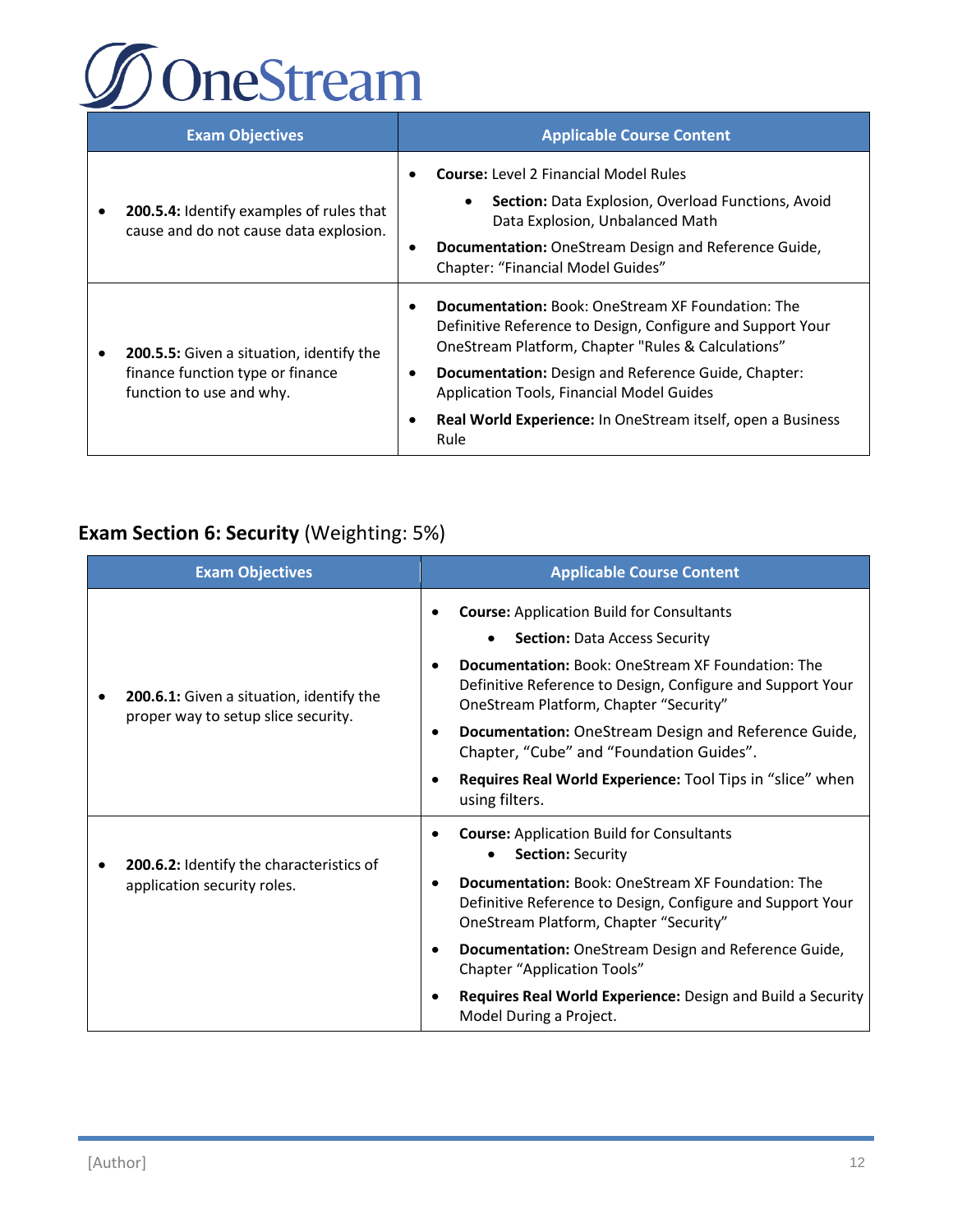

| <b>Exam Objectives</b>                                                                                                                                                                                | <b>Applicable Course Content</b>                                                                                                                                                                                                                                                                                                                                                          |  |  |
|-------------------------------------------------------------------------------------------------------------------------------------------------------------------------------------------------------|-------------------------------------------------------------------------------------------------------------------------------------------------------------------------------------------------------------------------------------------------------------------------------------------------------------------------------------------------------------------------------------------|--|--|
| <b>200.6.3:</b> Identify the characteristics of<br>application user interface roles.                                                                                                                  | <b>Course: Application Build for Consultants</b><br>Section: Security (together with associated exercise)                                                                                                                                                                                                                                                                                 |  |  |
|                                                                                                                                                                                                       | <b>Documentation:</b> Book: OneStream XF Foundation: The<br>Definitive Reference to Design, Configure and Support Your<br>OneStream Platform, Chapter "Security"                                                                                                                                                                                                                          |  |  |
|                                                                                                                                                                                                       | Documentation: OneStream Design and Reference Guide,<br><b>Chapter "Application Tools"</b>                                                                                                                                                                                                                                                                                                |  |  |
|                                                                                                                                                                                                       | Requires Real World Experience: Design and Build a Security<br>Model During a Project.                                                                                                                                                                                                                                                                                                    |  |  |
| 200.6.4: Given a security situation where a<br>user does NOT have correct access,<br>troubleshoot which security component(s)<br>a Lead Architect needs to adjust to fix the<br>user's access rights. | <b>Course: Application Build for Consultants</b><br><b>Section:</b> Security (together with associated exercise)<br><b>Documentation:</b> Book: OneStream XF Foundation: The<br>Definitive Reference to Design, Configure and Support Your<br>OneStream Platform, Chapter "Security"<br><b>Documentation:</b> OneStream Design and Reference Guide,<br><b>Chapter "Application Tools"</b> |  |  |

## **Exam Section 7: Administration** (Weighting: 2%)

| <b>Exam Objectives</b>                                                                                          | <b>Applicable Course Content</b>                                                                                                                                                                                  |  |
|-----------------------------------------------------------------------------------------------------------------|-------------------------------------------------------------------------------------------------------------------------------------------------------------------------------------------------------------------|--|
| 200.7.1: Given a situation, identify the<br>server that will load the data.                                     | <b>Documentation:</b> Book: OneStream XF Foundation: The<br>٠<br>Definitive Reference to Design, Configure and Support Your<br>OneStream Platform, Chapter "Performance Tuning I",<br>"Application Server Roles". |  |
|                                                                                                                 | Documentation: OneStream Design and Reference Guide,<br>٠<br>Chapter "Workflow Profiles", "Application Tools"                                                                                                     |  |
|                                                                                                                 | Documentation: BI Blend Design and Reference Guide,<br>$\bullet$<br>Section "Server Roles", "Optional Application Server"                                                                                         |  |
| 200.7.2: Given a situation, identify issues<br>that a Lead Architect needs to resolve<br>related task activity. | <b>Course: Application Build for Consultants</b>                                                                                                                                                                  |  |
|                                                                                                                 | <b>Section: System Tab</b>                                                                                                                                                                                        |  |
|                                                                                                                 | <b>Documentation:</b> Book: OneStream XF Foundation: The<br>٠<br>Definitive Reference to Design, Configure and Support Your<br>OneStream Platform, "Performance Tuning I"                                         |  |
|                                                                                                                 | <b>Documentation:</b> OneStream Design and Reference Guide,<br>$\bullet$<br>Chapter "OnePlace Workflow", "Logging"                                                                                                |  |
|                                                                                                                 | <b>Requires Real World Experience: Troubleshooting</b>                                                                                                                                                            |  |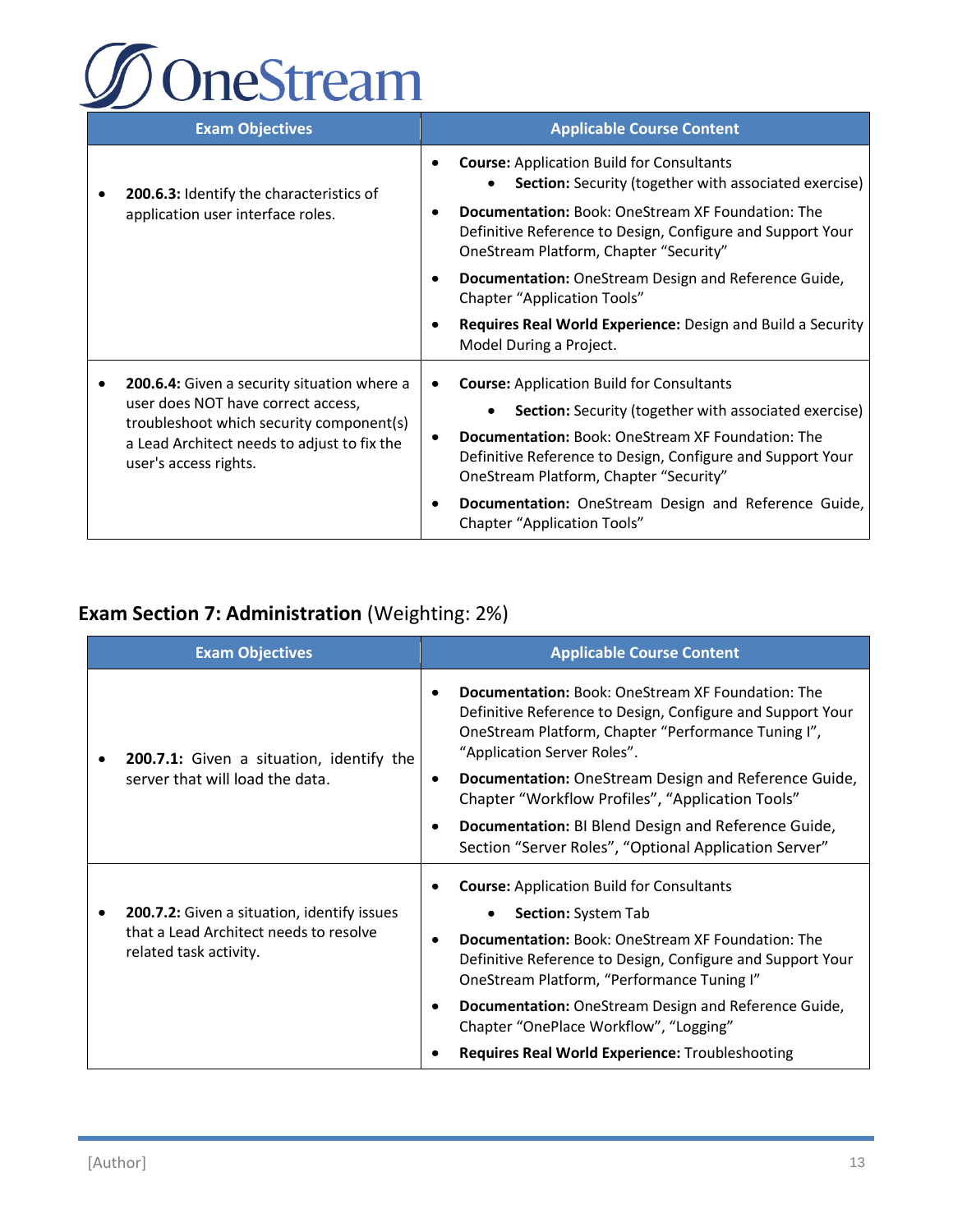

For questions related to the certification process or exam, please email **[certification@onestreamsoftware.com](mailto:certification@onestreamsoftware.com)**. Your email will be addressed in 1-2 business days.

## **Sample Exam Questions**

Review the following sample questions prior to taking an exam to gain a better understanding of the types of questions that will be presented on the exam.

The sample exam allows candidates to see the type and format of questions that will be encountered in the actual exam. Sample exam results do NOT predict a candidate's actual test results.

**1. Which Consolidation dimension member is the Lead Architect able to use for loading stage data?**

- A. Import
- B. Local
- C. Share
- D. OwnerPreAdj
- **2. A Lead Architect has created the following Mask rules.**

**In which order are these rules executed during the transformation step?**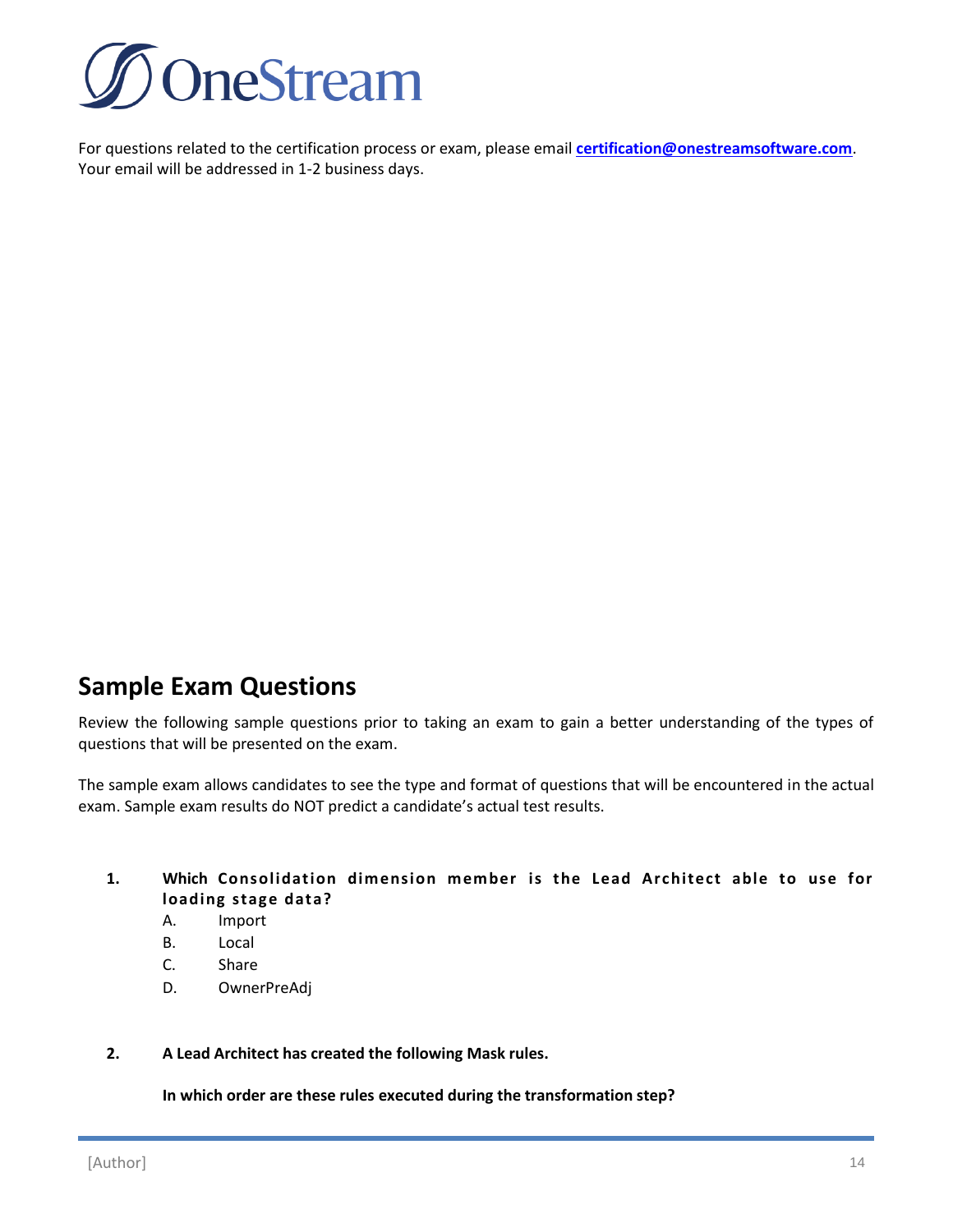

| $\sim$ $\sim$<br>$\mathbf{H}$<br>$\sqrt{x}$<br>Mask<br><b>Type</b><br>$\equiv$ |                    |                 |                       |                           |                |  |  |
|--------------------------------------------------------------------------------|--------------------|-----------------|-----------------------|---------------------------|----------------|--|--|
| Rule Name                                                                      | <b>Description</b> | Rule Expression | <b>T</b> Target Value | <b>T</b> Logical Operator | <b>T</b> Order |  |  |
| AUMap                                                                          | Australia Map      | $81*$           | Australia             | None                      | 10             |  |  |
| <b>EUMap</b>                                                                   | <b>Europe Map</b>  | $62*$           | Europe                | None                      | 20             |  |  |
| AFMap                                                                          | Africa Map         | $55*$           | Africa                | <b>None</b>               | 30             |  |  |
| <b>SKMap</b>                                                                   | South Korea Map    | $42*$           | South Korea           | None                      | 10             |  |  |

- A. AUMAP, EUMAP, AFMAP, SKMAP
- B. AFMAP, AUMAP, SKMAP, EUMAP
- C. AUMAP, SKMAP, EUMAP, AFMAP
- D. AUMAP, AFMAP, EUMAP, SKMAP

#### **3. A Lead Architect has been given a file from the customer that is separated by commas.**

**Which type of Data source should the Lead Architect create?**

- A. Fixed
- B. Delimited
- C. Connector
- D. Data Management

#### **4. Refer to the exhibits.**

**A Lead Architect has the following defined in their Point of View tab.** 

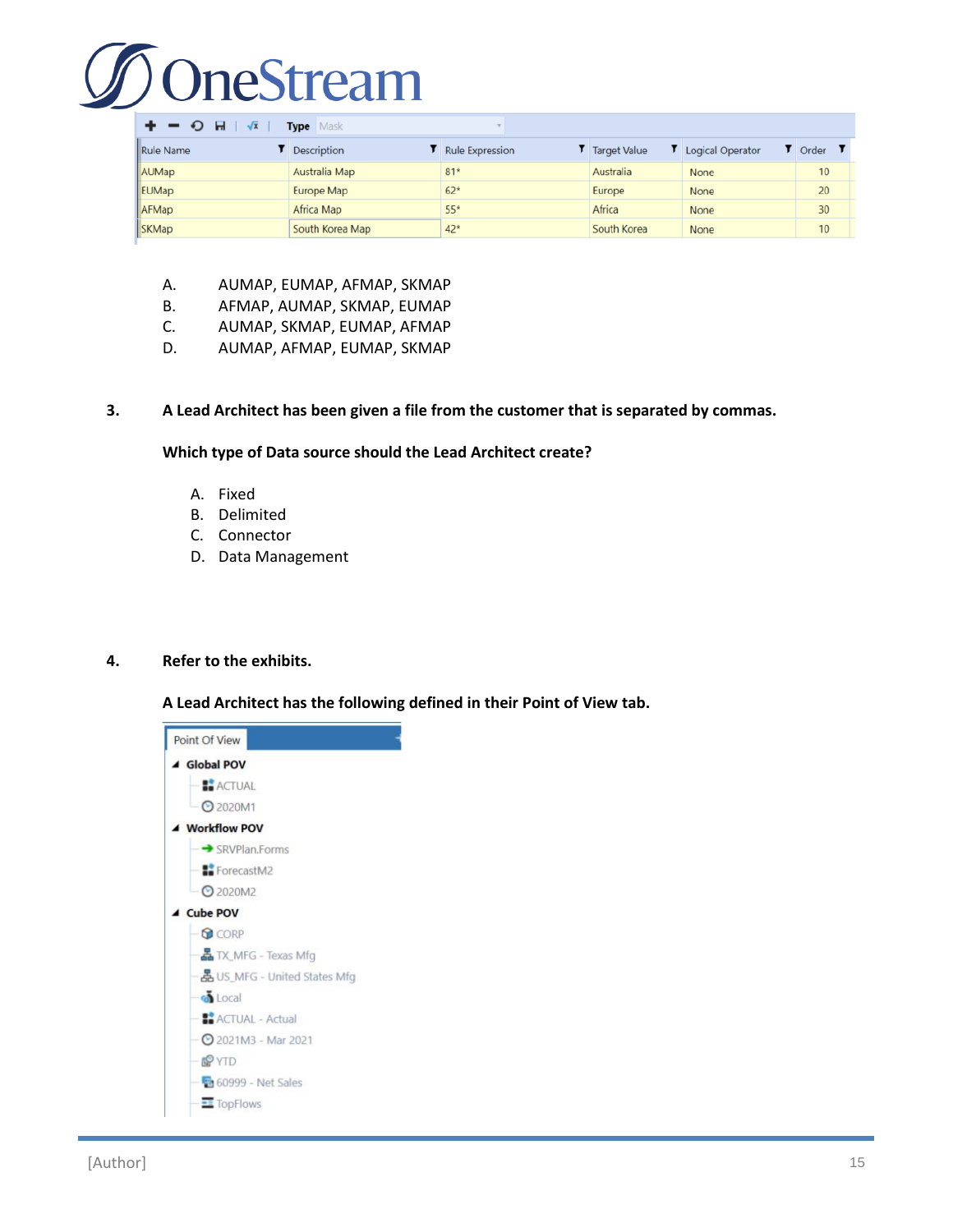

**Which member filter should the Lead Architect use to display the following columns in a Cube View.** 



- A. T#WF-1, T#WF
- B. T#MonthPrior2(|WFTime|)
- C. T#PovPrior1.allpriorinyear, T#PovPrior1
- D. T#YearPrior1(|POVTime|)Month(|POVTime|).allPriorinyear

#### **5. In which OneStream Engine does the BI Blend Engine reside?**

- **A.** Stage Engine
- **B.** Planning Engine
- **C.** Reporting Engine
- **D.** Consolidation Engine

#### **6. (SAMPLE PERFORMANCE-BASED ITEM)**

Consider the following situation:

As part of a customer's close process, roll-forwards for PP&E (Plant, Property & Equipment) Balance Sheet accounts need to be completed. For this test case, the Lead Architect will add an additional confirmation rule to the profile that executes during the load of the trial balance file.

The Lead Architect will be able to access the following artifacts during the exam through the user directory.

- ABCityTB2020.txt main file
- ABCityTB2019M12.txt this file is required to seed the system
- Step 1: Login to OneStream
- Step 2: Update the Actual Import Validation
- Step 3: Load 2019 Balances
- Step 4: Set POV
- Step 5: Load Trial Balance File
- Step 6: Build out a confirmation rule
- Step 7: Perform the Confirm step